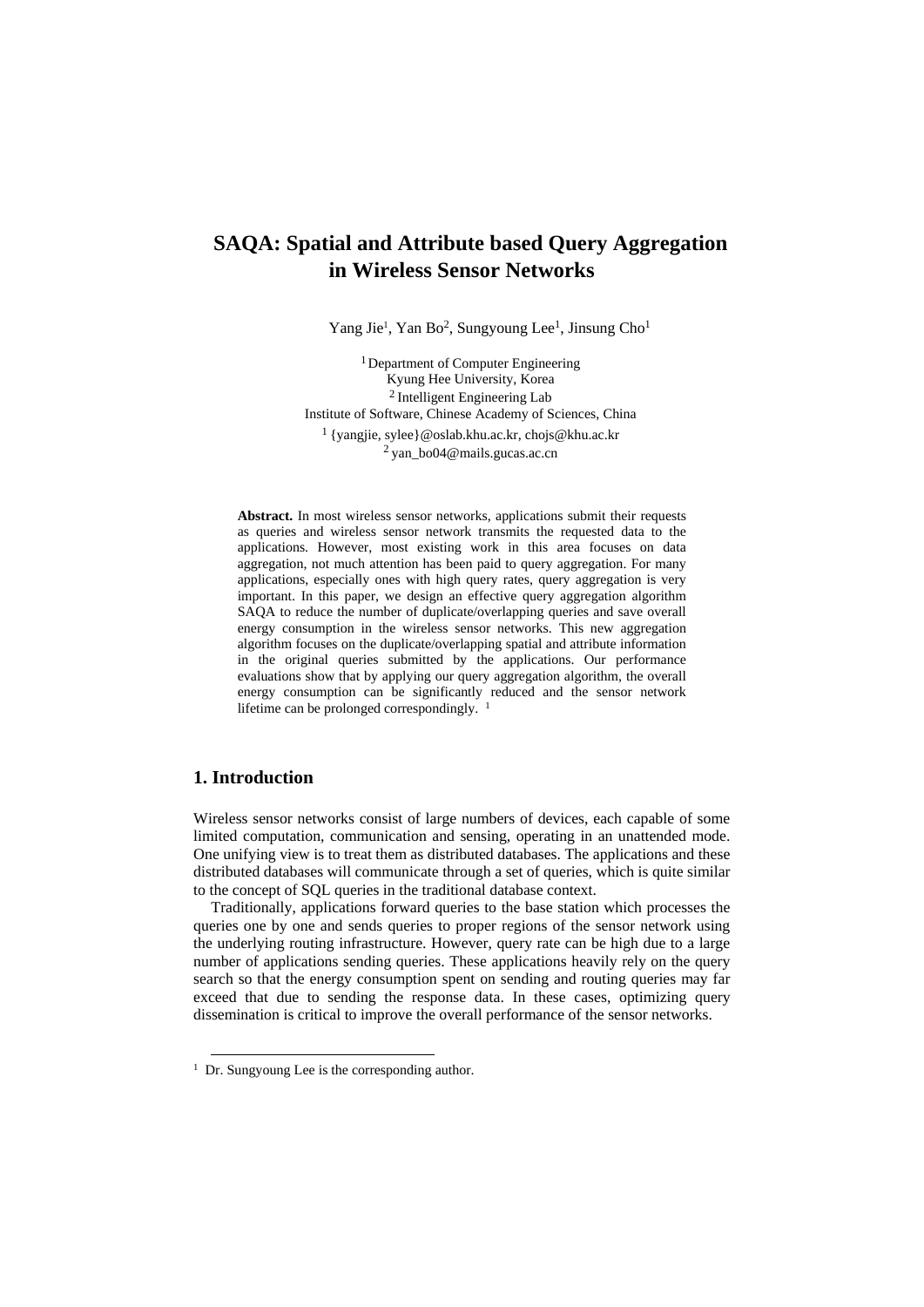AODV [3] (used in Cougar [9]) is a reactive routing protocol for ad-hoc mobile networks. It builds a route between two nodes only on the demand of the source node. Directed Diffusion [4] is a data-centric communication paradigm that integrates application-specific semantics into the routing layer. Data is named as attribute-value pairs and is disseminated from source nodes to the node of a query along multiple paths for reliability. In comparison, AQUIRE [7] uses random walks which adopt a look-ahead mechanism in each step to answer one-shot, non-aggregate, complex, replicate data queries.

In TAG [8] in TinyDB approach, an aggregate is computed bottom-up in the routing tree and many optimization techniques are used to improve the performance, e.g., snooping over the shared radio channel to reduce message load and improve accuracy of aggregates, hypothesis testing and adaptive network topology maintenance. Jonathan Beaver, et al. TiNA [1] provides further optimizations over TAG. It exploits temporal coherency tolerances. The approach is to send the data only when there is a significant change in the data value. A data value can be ignored if the variation from the previous value is within the range specified by the *tct* condition.

In [2], our work has some similarities to techniques proposed. The authors proposed a multi-layered overlay-based framework consisting of a query manager and access points (nodes), where the former provides the query aggregation plan and the latter executes the plan. The main goal is to minimize the number of queries sent out, to dispatch the aggregated queries to proper regions and to prevent data transmission in the same region happening multiple times. To achieve this goal, they present an effective query aggregation algorithm, which is mainly based on reducing the duplicate/overlapping spatial information of the original queries sent by the applications.

However, there is still some redundancy in the aggregated queries. We can easily find that not only the spatial information can be duplicated/overlapped, but also the attribute information. Thus, we propose our query aggregation algorithm SAQA based on the spatial and attribute information to help consolidate the queries and reduce the overall energy consumption for query dissemination and data transmission.

The remainder of this paper is organized as follows. Section 2 introduces the query model we use in our aggregation mechanism. In Section 3, we formalize the query aggregation problem and propose our algorithm SAQA for query aggregation. In Section 4, performance evaluation and analysis results are given. Finally we conclude our study with scope for future work in Section 5.

#### **2. Query model**

In this section, we give the query models used to conduct query aggregation.

First we make the following assumptions about the network: 1) a location-based routing scheme is supported by the sensor network; 2) we assume that there is a centralized base station that connects to applications; 4) we assume that that multiple applications can simultaneously send a number of queries to the sensor network.

Applications request information from a sensor network through queries. Depending on the nature of the application, many types of queries can be delivered on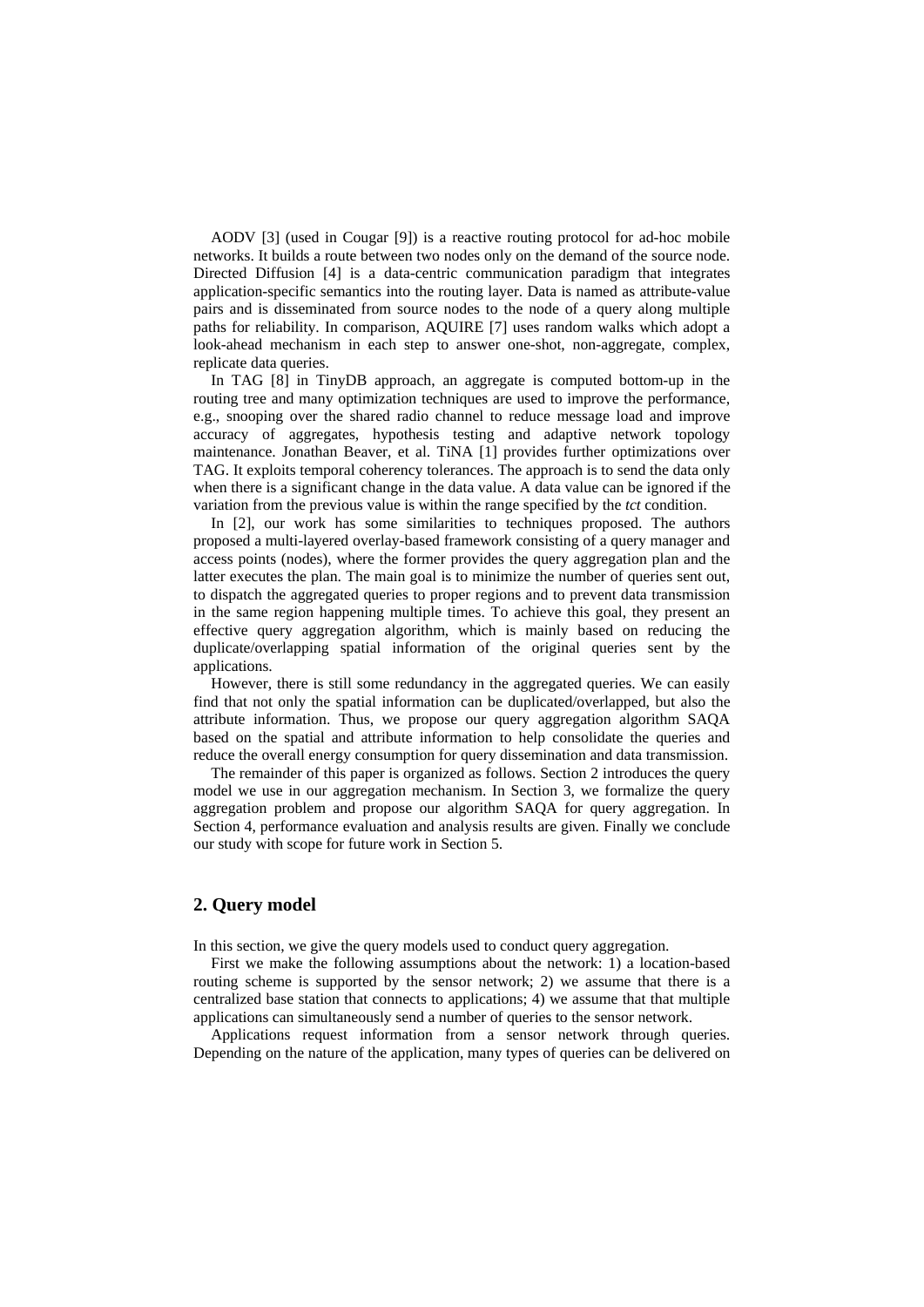the sensor network. In general, these queries can be summarized by the following tuple [2]:

 $Q = \langle S, V, T, F, D \rangle$ , where

*S* = Spatial information, indicating the geographical locations that the application is interested in.

 $V =$  Attribute information, indicating the list of attributes which the application is interested in.

 $T =$  Temporal information, indicating the duration of the query.

 $F =$  Frequency information, indicating the frequency at which the data should be reported.

 $D =$  Deadline restriction information, indicating the urgency at which the data should be reported.

In the example: *"Report regularly temperature level and wind speed from region*   $S_1$ ,  $S_2$  and  $S_3$  from time  $T_1$  to  $T_2$  every second<sup>"</sup>, where  $S = \{S_1, S_2\}$ ,  $V = \{$  temperature level, wind speed  $\}$ ,  $T = \{T_1 \text{ to } T_2\}$ ,  $F = 1$  second, and  $D = \{\text{not urgent}\}.$ 

In order to conduct query aggregation, we make the following assumptions about the query model: *1) Query content*: each query can ask for one or several spatial information (*S*) and attributes (*V*). The list of attributes and geographical locations will be referred to as  $\{V_1, V_2, \ldots, V_n\}$  and  $\{S_1, S_2, \ldots, S_n\}$  respectively in this paper. We assume that most of the queries have spatial information. A query without spatial information can be processed through the traditional query processing techniques such as flooding or direct diffusion [4], etc. *2) Query arrival rate*: we assume that queries are coming at a relatively high rate, or in other words, the deadline restriction level (*D*) of queries is not high so that we can temporarily buffer queries for aggregation. *3) Query temporal information*: we assume that the majority of queries are snap-shot queries, i.e. queries that ask for current value of the sensors as opposed to continuous queries, which asks for sensor values during a period of time.

### **3. Query aggregation design**

#### *A. Problem Definition*

We first identify problems with the current query dissemination schemes.

Generally, when receives queries from applications, the base station directly forward them to the sensor network. The transmission of these queries may naively be flooding or follow some logic that the intermediate sensor nodes apply [4] [5]. When the queries are routed to proper sensors, the sensors start sending data back to the base station, which will deliver data to the applications accordingly. When there are multiple queries from applications, this process repeats until all the queries have been satisfied. At base station or some intermediate nodes, some caching algorithms may be performed to avoid redundant query forwarding.

Fig. 1 shows some of the problems of the above scheme, where queries can be location specific and contain multiple attributes. When two queries  $Q_1$  and  $Q_2$  come simultaneously and the queried information is not available in the base station local database, both queries will be transmitted to the network. In this case, the base station just needs to send  $Q_1$ . The information of  $Q_2$  can be inferred from  $Q_1$ . For  $Q_1$  and  $Q_3$ ,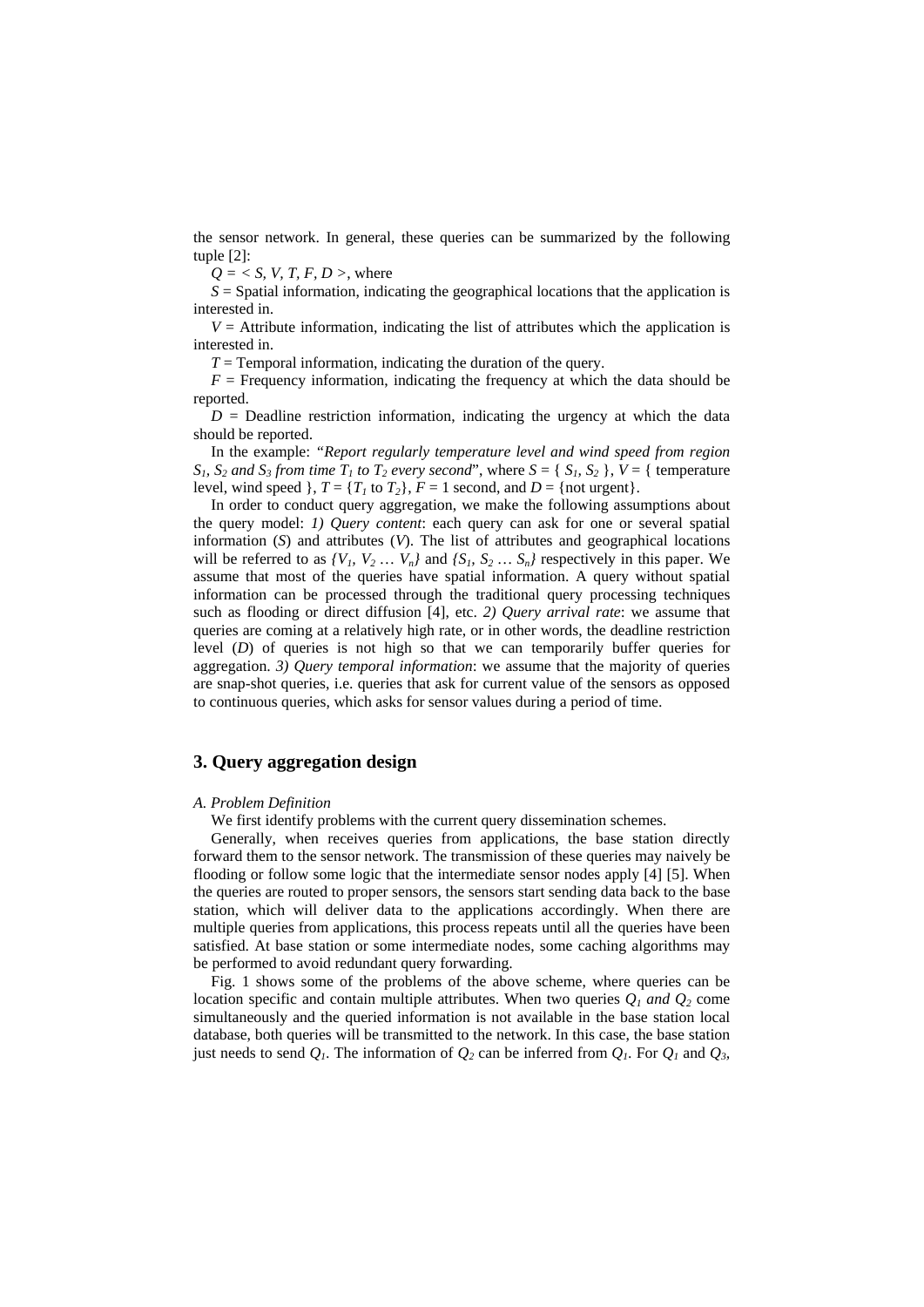they ask for partially different attributes in overlapped query areas, recombining into three simple queries as  $\langle (S_2, S_3) (V_1, V_2, V_3) \rangle$ ,  $\langle (S_1) (V_1, V_2) \rangle$  and  $\langle (S_4) (V_2, V_3) \rangle$ *>* will be beneficial. It reduces the energy overhead of sending separate duplicate query messages to the same region and more importantly avoids much disturbing other intermediate nodes (and node in overlapped region) in the location-based routing process. When sending the queries to their corresponding regions, the combined query will be routed to a proper node (such as the cluster head) in one of these regions only once. After that, this node will separate the combined query. From here, the query part corresponding to the other region will be routed to its destination and different attributes can be collected at the same time in the same region to satisfy the original queries. Compared to the original case, the number of intermediate nodes (and nodes in the overlapping region) involved in the routing process will therefore be reduced. As the last example, when  $Q_1$  and  $Q_4$  ask for different attributes on the same region. Instead of sending two different queries, we can combine them into two queries as  $\langle S_1, S_2 \rangle$  (V<sub>1</sub>, V<sub>2</sub>, V<sub>3</sub>)  $>$  and  $\langle S_3 \rangle$  (V<sub>1</sub>, V<sub>2</sub>)  $>$ .



**Fig. 1.** Query example

As illustrated by this example, our motivation in this paper is to 1) perform the query aggregation efficiently and dispatch the aggregated queries to proper regions so that the routing process will disturb a minimal number of intermediate nodes, and 2) prevent data transmission of sensor nodes in the same region from happening multiple times, 3) collect information for different attributes at the same time to satisfy different queries when they are querying the same area. By achieving these objectives, we can reduce the overall energy overhead for both query transmission and data delivery. Thus, the lifetime of the sensor network can be prolonged.

There are *N* queries:  $Q_1$  ...  $Q_N$  denoted by set  $Q$ . For the query aggregation operation, we mainly use two important concepts, union and intersection, in set theory. In the next section, we study the algorithms in detail.

*B. SAQA* 

The following examples show us how our algorithm works.

Suppose we have one query  $Q = \langle S_1, S_2, S_3 \rangle$ ,  $(V_1, V_2) >$ . According to the set theory, there are only three relationships between two sets: Disjoint, Intersectant and Inclusive.

We will give the following four queries as examples to do the aggregation, which uses the above set operations.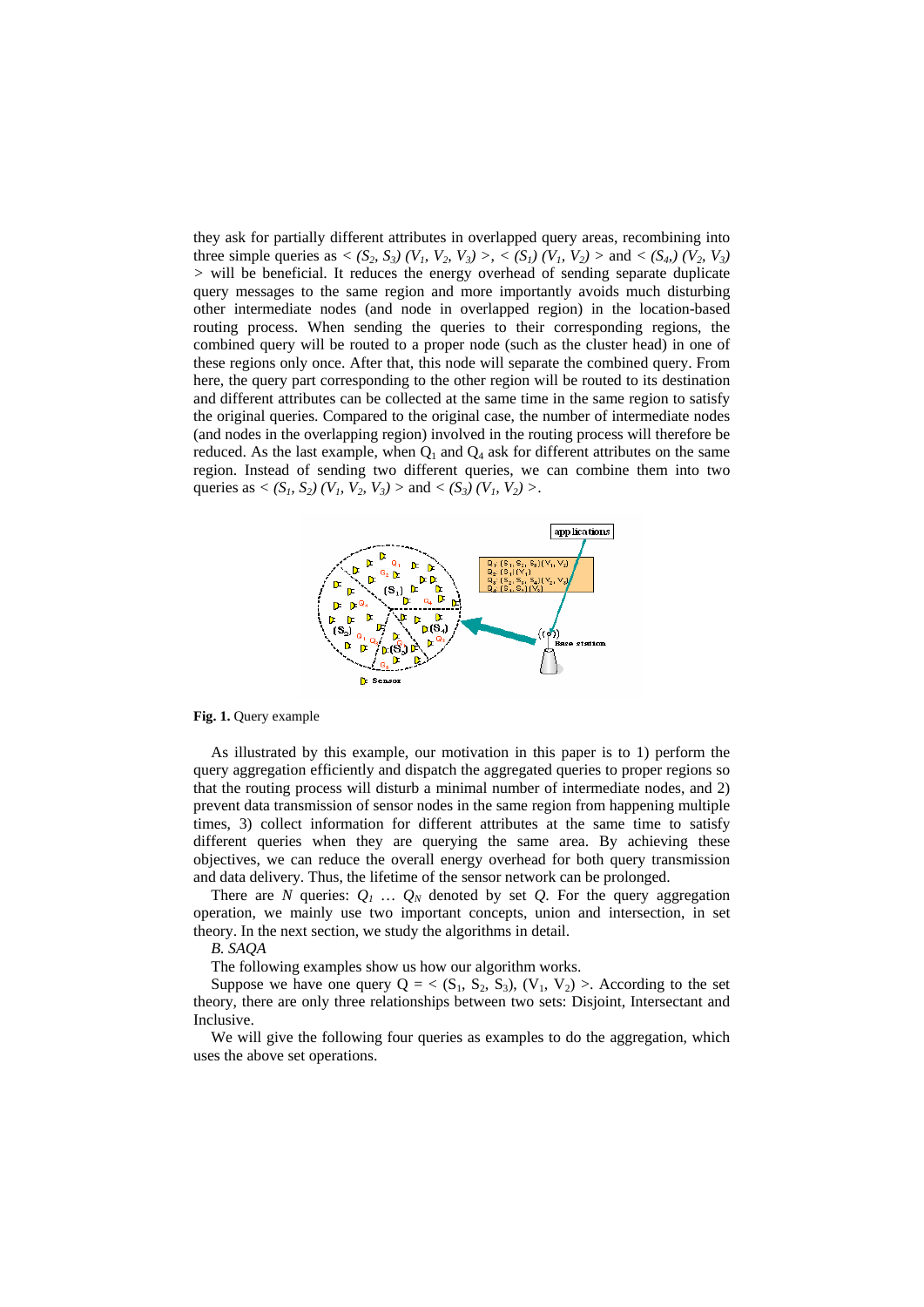$Q_1 = \langle (S_1, S_2), (V_1, V_2, V_3) \rangle;$  $Q_2 = \langle (S_4, S_5), (V_1, V_2) \rangle;$  $Q_3 = \langle (S_2, S_3, S_5), (V_2, V_3) \rangle;$  $Q_4 = \langle (S_2, S_3), (V_2) \rangle.$ 

For  $Q_1$ , the aggregated query consists of two sub queries:

 $\langle S_1, S_2), (V_1, V_2, V_3), \ldots \rangle$ ;  $\langle S_3, (V_1, V_2), \ldots \rangle$ 

Since  $(S_1, S_2)$  is included in  $(S_1, S_2, S_3)$ , we can separate the area to two parts, one is the intersection part, the other is the set of elements outside the intersected area. Also,  $(V_1, V_2)$  is included in  $(V_1, V_2, V_3)$ , we integrate them to only one set. After aggregation, two queries will be sent to two areas in wireless sensor network. One are is  $(S_1, S_2)$ , and the other one is  $S_3$ . Nodes in these two areas will be disturbed only once, but still gather the necessary information.

For  $Q_2$ , no aggregation is needed in that the spatial information in Q and  $Q_2$  is disjoint information.

For  $O_3$ , the aggregated query consists of three sub queries:

 $\langle (S_2, S_3), (V_1, V_2, V_3), \ldots \rangle$ ;  $\langle (S_1), (V_1, V_2), \ldots \rangle$ ;  $\langle (S_5), (V_2, V_3), \ldots \rangle$ 

As for the spatial information, Q and  $Q_3$  have one intersection  $(S_2, S_3)$ . That's why we aggregate the two queries into three parts, one is the intersection, and the other two are the rest part of Q and  $Q_3$ . Then for the attribute information, in the case of  $(S_2,$  $S_3$ ), we unify the two parts from Q and  $Q_3$  to get one set  $(V_1, V_2, V_3)$ . That is, what we have introduced, the union operation. And for the rest two areas  $S_1$  and  $S_5$ , the attribute in the new aggregated queries will be the same as in the original queries.

For Q4, the aggregated query consists of two sub queries:

 $\langle S_1, S_2, S_3\rangle$ ,  $(V_1, V_2)$  ... >

 $(S_2, S_3)$  is included in  $(S_1, S_2, S_3)$  and also  $(V_2)$  is included in  $(V_1, V_2)$ ,  $Q_4$  can be fully aggregated into Q. So there is only one query after aggregation.

The above examples list all the possibilities of query aggregating operations. The key issue here is to efficiently find the good query merge order. In fact, as the base station has the information of all query information, it can globally calculate all overlapping regions in the whole query space and find the zones with the heaviest overlapping (calculated by as weight). Based on the overlapping weight, the queries located near to the heaviest overlapping zone will be merged together with higher priority. Thus, efficient query merge order can be easily achieved with reasonable performance.

The detail of SAQA is given in figure 2 which also shows the flowchart of SAQA: *Parameters*:

*Q*: set of input queries with cardinality *|Q|*, each query  $Q_i \in Q$  is denoted by  $\langle S_i, \rangle$ 

 $V_i$ , where  $S_i$  represents the query region and *Vi* represents the query attributes *Y*: set of output aggregated queries by SAQA algorithm

# **4. Performance evaluation**

In this section, we use simulation to evaluate the performance of the system that uses our algorithm. We will first describe the experimental model and then report performance results.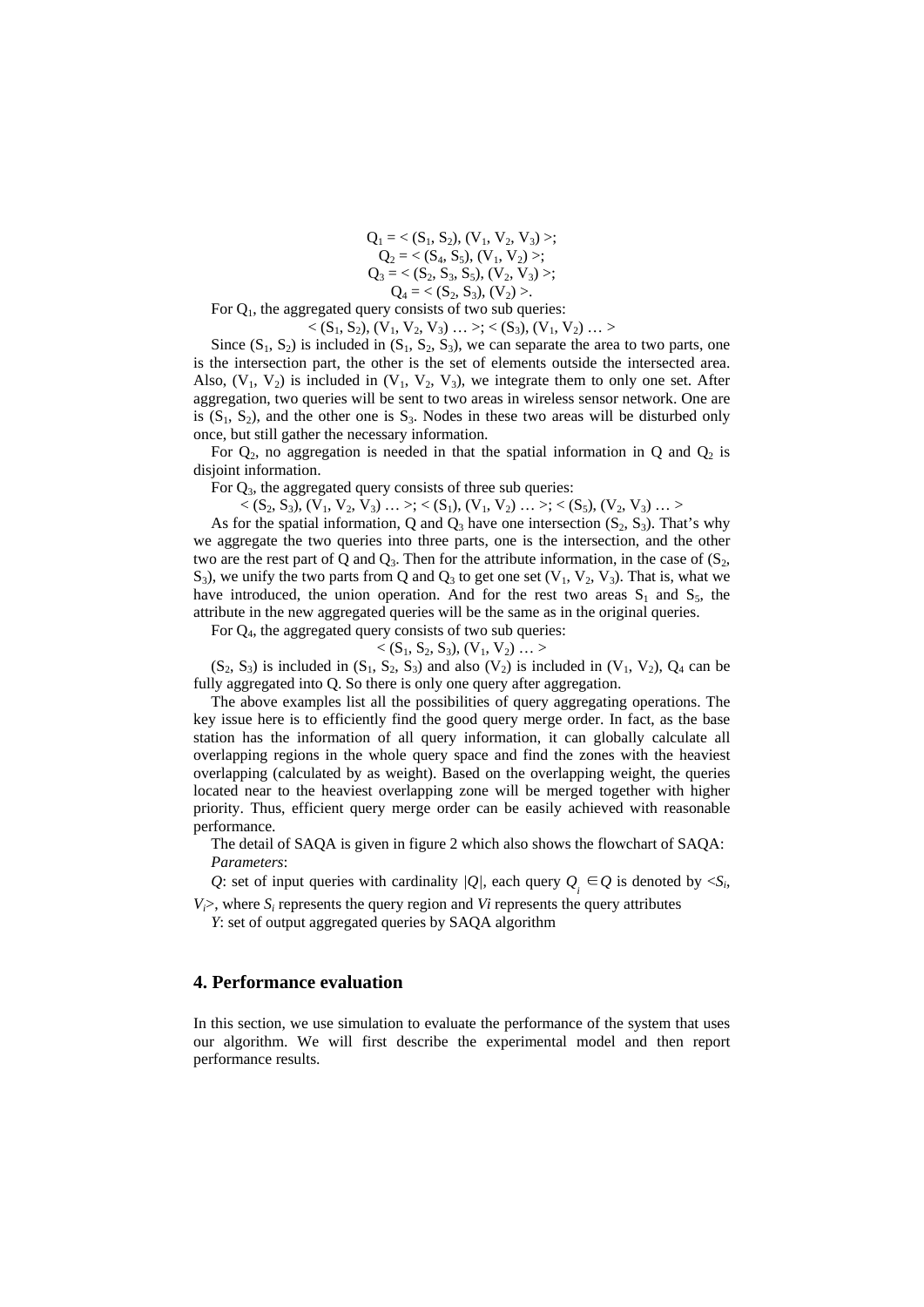Spatial and Attribute based Query Aggregation algorithm (SAQA)

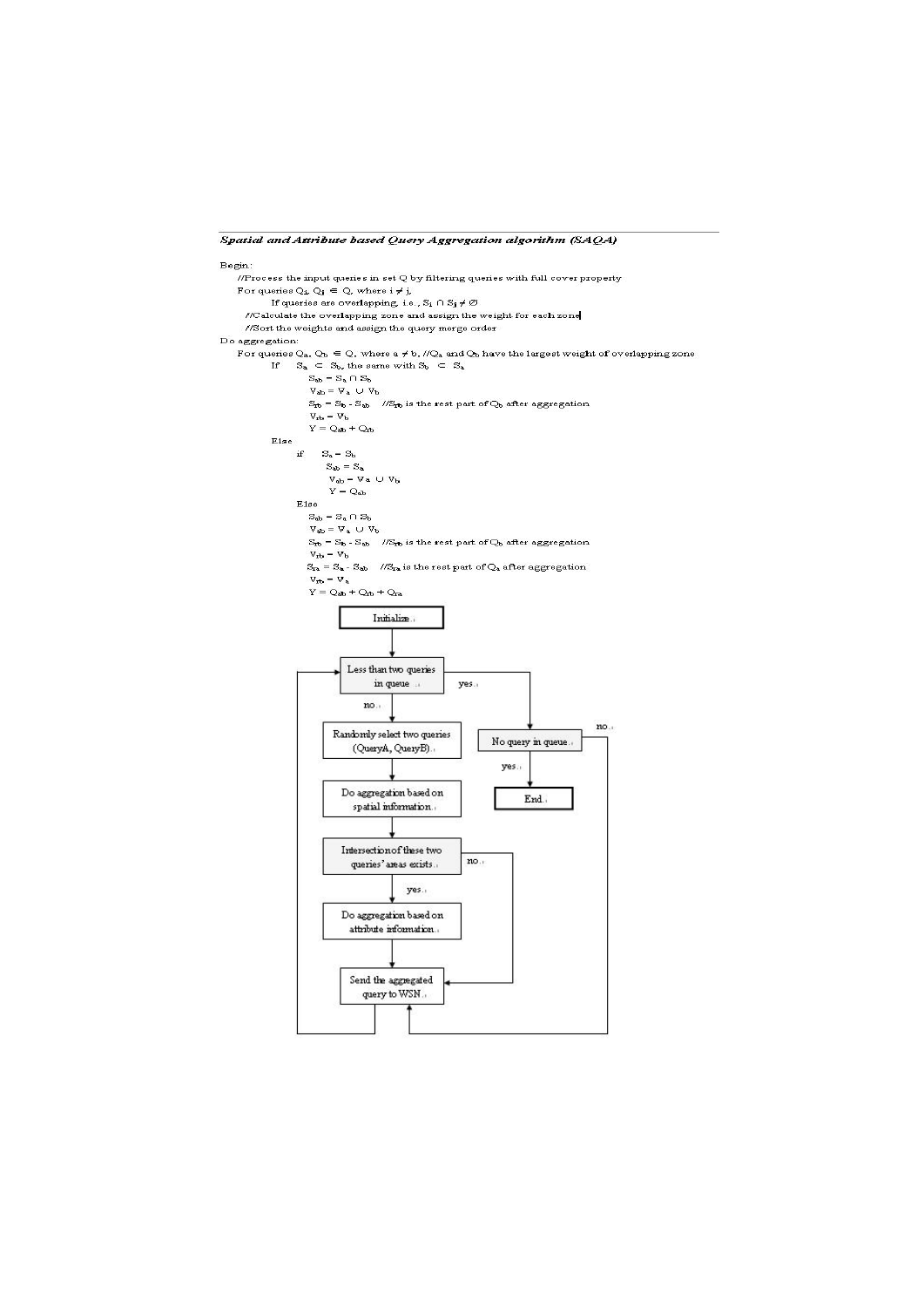**Fig. 2.** Flowchart of SAQA

#### *A. Experimental Model*

*1) Network and Energy Model* 

We assume that there are *N* queries, each of which is *m*-bit long. The queries uniformly request data from the whole network. We assume that each sensor works in free space mode with some experimental data introduced in [6]: the energy consumption of sending message is calculated by  $E_{tx}(a, b) = E * a + E * a * b^2$  and the energy consumption of receiving a message is calculated by  $E_{r}(a, b) = E_{\text{elet}} * a$ , where  $a$  is the message size and  $b$  is the message transmission distance between the sender and receiver,  $\vec{E} = 50 \text{ nJ/b}$ it, and  $\vec{E} = 100$ PJ/bit<sup>\*</sup>m<sup>2</sup> (1  $nJ = 1000 \text{ pJ}$  and 1  $MnJ =$ 1000 *nJ*). Since the energy consumed for processing queries and sensing data consists of only a very small portion of the overall energy consumption (node that energy consumed to process 100 million instructions almost equals that to transfer 10 bits of data), we do not take it into account in our calculation.

*2) Evaluation System* 

We define the *Query region overlapping degree R* as the ratio of overlapping region size and the original query region size. For example, two queries  $Q<sub>1</sub>$  (query region size  $S_1$ ) and  $Q_2$  (query region size  $S_2$ ) have the overlapping region with size  $S_{12}$ . In this case,  $R = S_{12} / (S_1 + S_2)$ . The range of *R* is [0, 0.5], where 0 represents the case where the query regions do not overlap and 0.5 represents the case where the query regions are exactly the same. We also define the *Query attribute overlapping degree T* as the ratio of overlapping attribute number and the original query attribute number. The range of  $T$  is also  $[0, 0.5]$ , where 0 represents the case where the query attribute do not overlap and 0.5 represents the case where the query attributes are exactly the same.

We compare the following query processing approaches with our SAQA:

*1) Pure query processing (PQP):* In this approach, the base station just simply forwards queries to the sensor network without any aggregation. Obviously, this approach is not optimal because intermediate sensor nodes do not have a global view of the whole network. Sensor nodes in an overlapping region may have to send the same data multiple times to reply for different queries asking for attribute in the same region.

*2) Spatial based query aggregation (SQA):* In this approach, the base station acts as a manager in a normal centralized system, it makes the query aggregation decision based on the spatial information of all the input queries. As a result, a number of queries which are not sharing any common regions are generated. The queries are sent to corresponding regions and executed locally. Data from sensors will be sent back to the base station by each region. No query or data forwarding between regions is implemented. The main advantage of this scheme is its simplicity and ease in implementation. However, it can generate a larger number of new queries and disturb more sensor nodes in both query dissemination and data transmission process. Besides, the queries can be aggregated more based on the attribute information in the original queries, so that the number and size of the aggregated queries can be reduced.

*B. Performance Results*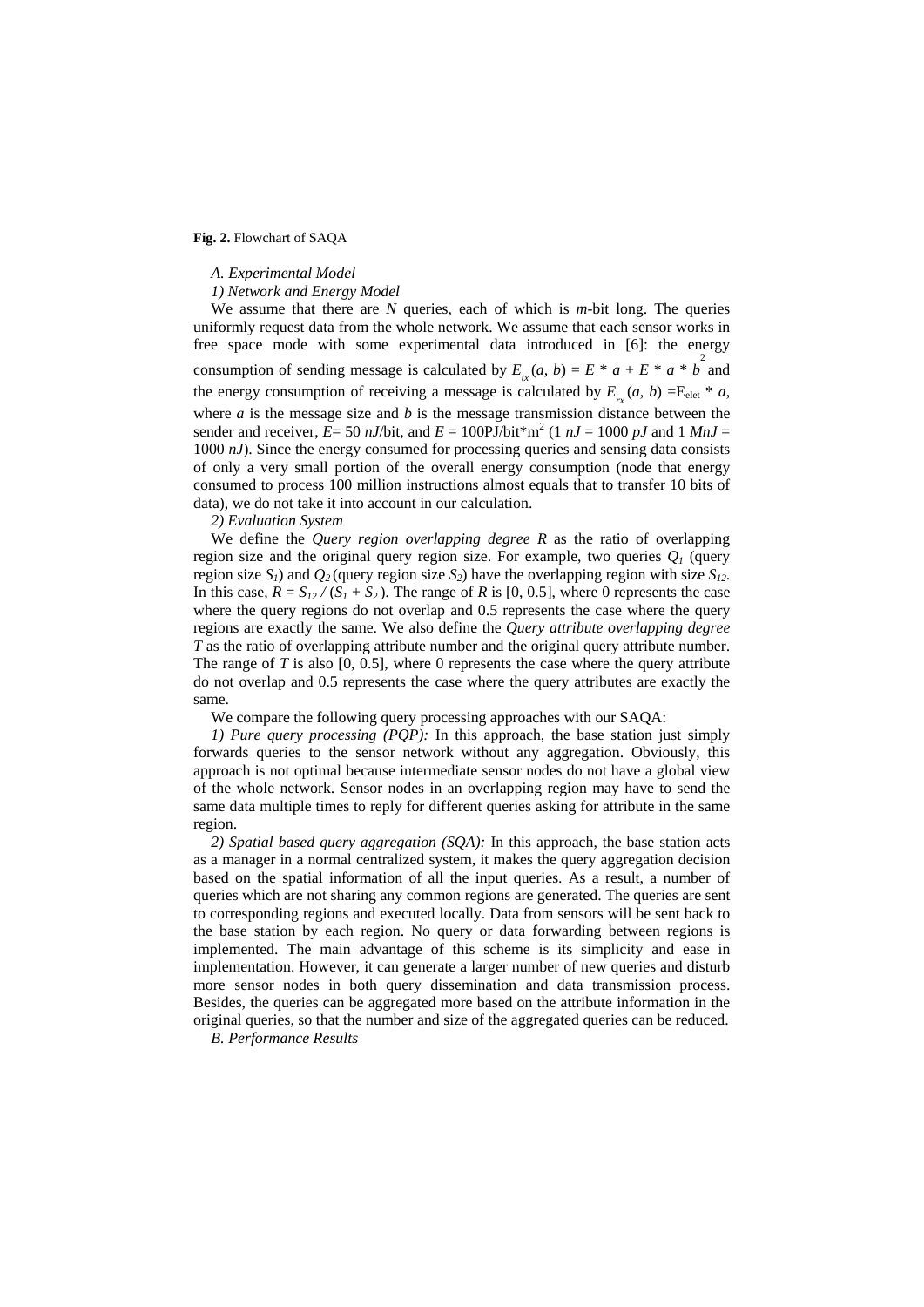We report the performance results comparing the following metrics. The conclusions we draw generally hold for many other cases which we have evaluated.

*1) The Sensitivity of Query Number* 

Fig. 3 shows the data on the sensitivity of energy performance for different input query numbers. In this Figure, *X* axis represents the total number of input queries and Y axis represents the total energy consumption. From this figure, we have the following observations: i) overall, our SAQA outperforms both PQP and SQA algorithms. For example, with a large number of queries, i.e., from 100 to 200, the SAQA can achieve around 80%-350% performance improvement over the PQP and SQA. The result matches our expectation because as SAQA adequately consolidates the queries. The energy cost for both query transmission and data delivery has been significantly reduced. ii) SQA performs better than PQP. The reason is because SQA conducts the query aggregation at the centralized base station. It can reduce the energy consumption by removing the redundant queries for the overlapping regions. iii) The overall energy consumption is sensitive to the number of queries. A larger N generally implies more queries, and therefore, more energy consumption. However, in SAQA, this problem is alleviated because, when the number of queries increases, there will be more chances of overlaps between query regions, which can be effectively reduced by our query aggregation approach.

2) The Sensitivity of Query Region Size

Fig. 4 shows the data on the sensitivity of energy performance for different query region sizes. In this figure, the X axis represents the different query region sizes and Y axis represents the total energy consumption. As the query size is enlarged, the overall energy consumption also increases. This is because a larger region size means that more sensor nodes are involved, or more query/data transmissions are performed. Regardless of the query size, our SAQA performs better than the other 2 schemes with the same reasons given above.



**Fig. 3.** Energy sensitivity of total query **Fig. 4.** Energy sensitivity of region size

3) The Sensitivity of Query Region Overlapping Degree

Fig. 5 shows the data on the sensitivity of energy performance for different query region overlapping degrees. In this figure, the X axis represents the different query region overlapping degrees and Y axis represents the total energy consumption. When the query regions are not overlapping, SAQA can not take advantage of query aggregation. Therefore, performance of SAQA is almost the same as other algorithms.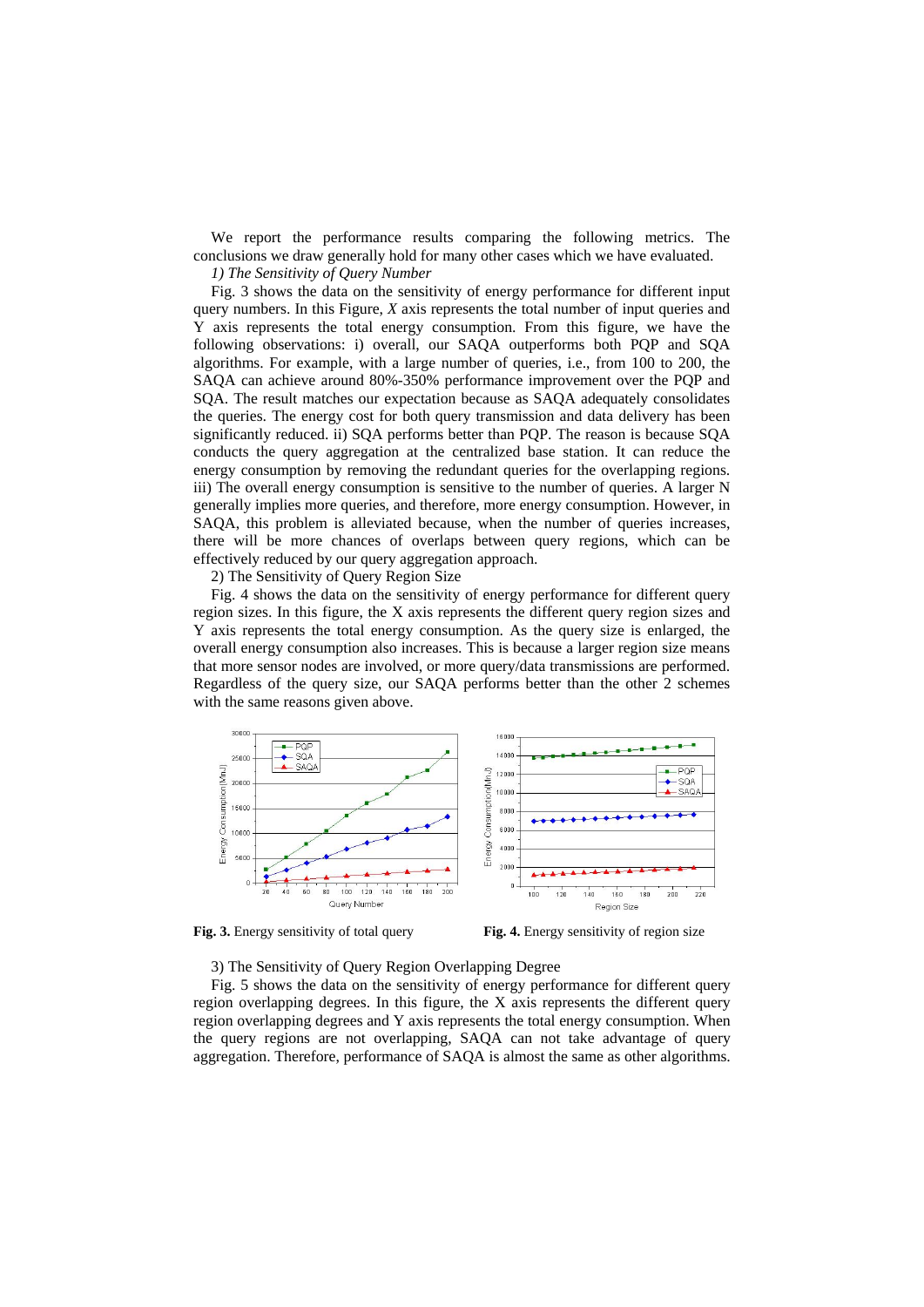However, as query regions become highly overlapped, SAQA shows significant improvement. As shown in this figure, when the overlapping degree becomes 0.1, overall energy consumption of SAQA reduced dramatically. The behavior of SQA is explainable because, although SQA can prevent the duplicate queries for overlapping regions, duplicated attribute information not compressed require extra energy cost for the query/data transmission.

4) The Sensitivity of Query Attribute Overlapping Degree

Fig. 6 shows the data on the sensitivity of energy performance for different query attribute overlapping degrees. In this figure, the X axis represents the different query attribute overlapping degrees and Y axis represents the total energy consumption. We can easily find that besides the spatial information, the attribute information can also be aggregated to reduce both the number and size of queries, which will consequently reduce the energy consumption of query/data transmission.



**Fig. 5.** Energy sensitivity of region overlapping degree **Fig. 6.** Energy sensitivity of attribute overlapping degree

### **5. Conclusion and future work**

In this paper, we propose an effective query aggregation algorithm SAQA to reduce overall energy overhead for the data services in the sensor network. To the best of our knowledge, this is the first study that leverages existing research work and address the issues in this aspect. We conduct extensive performance evaluations on different algorithms. Our evaluation results show that by applying our query aggregation algorithm, we can significantly reduce the amount of query traffic and energy consumption for data services.

There are several directions to extend our study. First, in the original model, we implicitly assume that the underlying architecture supports location-based routing. Extending our algorithm so that it can support other routing protocols would be one direction. Second, in the query aggregation algorithm, we construct our zones based on the input query zones and do not consider the existing topology and distribution of sensors in the network. Such as, adjacent spatial information can be combined together in that they may share part of the route for query dissemination. Combining